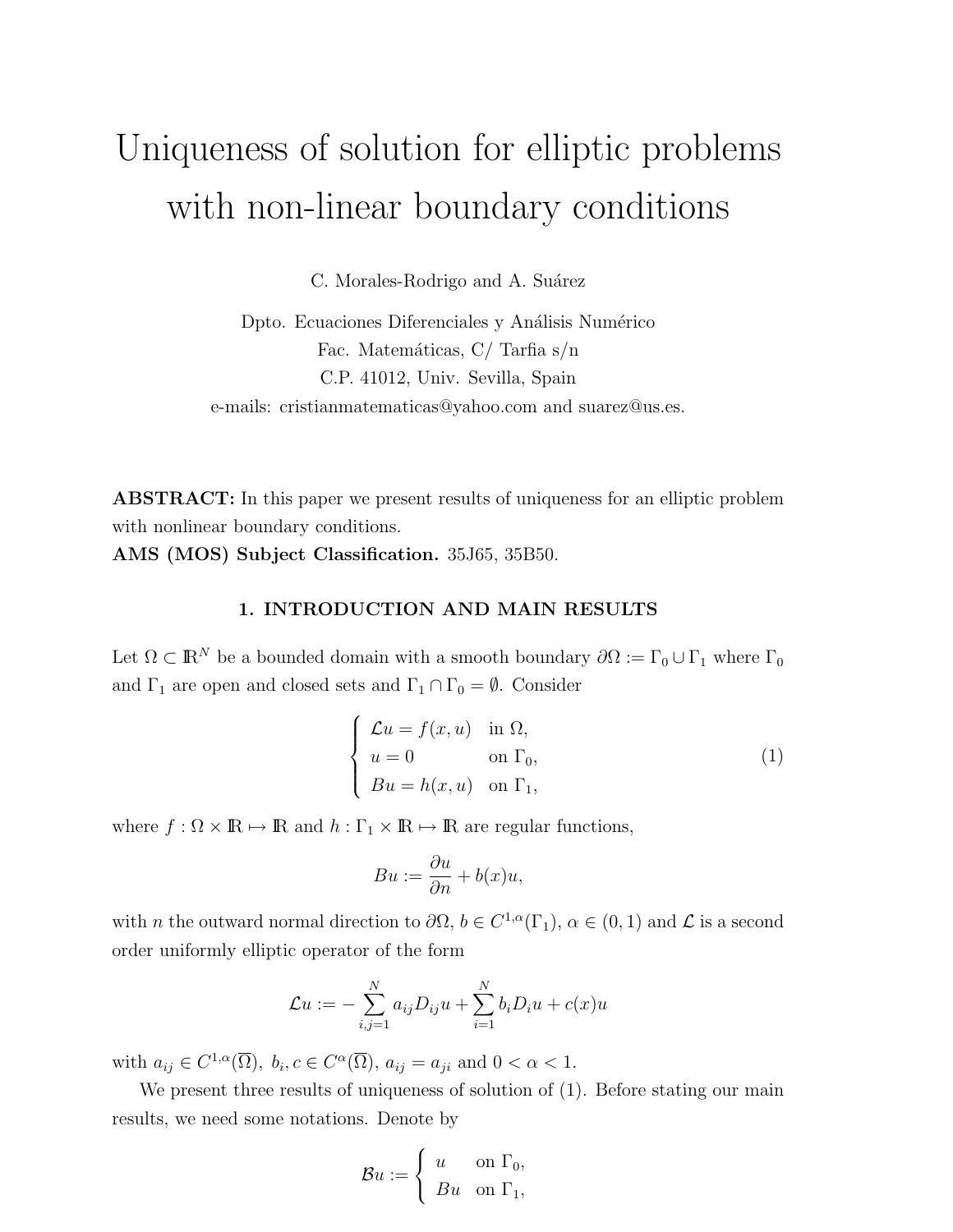and by  $\sigma_1[\mathcal{L}, B]$  the principal eigenvalue (see for example Amann [3] and Cano-Casanova and López-Gómez [7]) of the problem

$$
\begin{cases}\n\mathcal{L}u = \lambda u & \text{in } \Omega, \\
\mathcal{B}u = 0 & \text{on } \partial\Omega.\n\end{cases}
$$
\n(2)

Our first result is:

**Theorem 1** Assume  $\sigma_1[\mathcal{L}, \mathcal{B}] > 0$ . If  $u \mapsto f(x, u)$ ,  $h(x, u)$  are non-increasing, then there exists at most a solution of  $(1)$ .

This result is well-known when  $c \geq 0$ ,  $\Gamma_0 = \emptyset$  and  $Bu := \beta_0 u + \delta$ ∂u  $\frac{\partial a}{\partial \beta}$  (β an outward pointing vector field on  $\partial\Omega$ ) with either  $\beta_0 = 1$  and  $\delta = 0$  (Dirichlet case),  $\delta = 1$  and  $\beta_0 = 0$  (Neumann case) or  $\delta = 1$  and  $\beta_0 > 0$  (regular oblique derivative boundary operator), see Amann [1] and Serrin [13]. In this paper, we generalize the result allowing more general boundary conditions and b and c could change sign.

Now, consider the uniqueness of positive solution. We denote by

$$
P := \{ u \in C^1(\overline{\Omega}) : \mathcal{B}u = 0, \ u(x) \ge 0, \ u \ne 0 \quad \text{in } \Omega \cup \Gamma_1 \},
$$

whose interior is

$$
int(P) = \{ u \in P : u(x) > 0 \quad \text{for all } x \in \Omega \cup \Gamma_1, \ \partial u / \partial n < 0 \quad \text{on } \Gamma_0 \}
$$

We say that u is a positive solution of (1) if  $u \in P$ , and that is strictly positive, and we write  $u \gg 0$ , if  $u \in int(P)$ . Our second result is:

Theorem 2 Assume that

$$
u \mapsto \frac{f(x, u)}{u}, \frac{h(x, u)}{u}, \quad \text{are non-increasing in } (0, \infty), \tag{3}
$$

with one of them decreasing. Then there exists at most a positive solution of  $(1)$ .

This result generalizes the classical one under homogeneous Dirichlet boundary condition (although the proof can be extended easily to the Robin case), which assures that if for a. e.  $x \in \Omega$  the map

$$
u \mapsto \frac{f(x, u)}{u} \quad \text{is decreasing in } (0, \infty) \tag{4}
$$

then, there exists at most a positive solution of (1), see for instance Brezis and Kamin [4], Brezis and Oswald [5] and Hess [10].

Under condition (3), Theorem 2 was proved by Pao [12], Theorem 4.6.3, when  $\Gamma_0 = \emptyset$ ,  $\mathcal L$  self-adjoint,  $b \geq 0$  and assuming the existence of a ordered pair of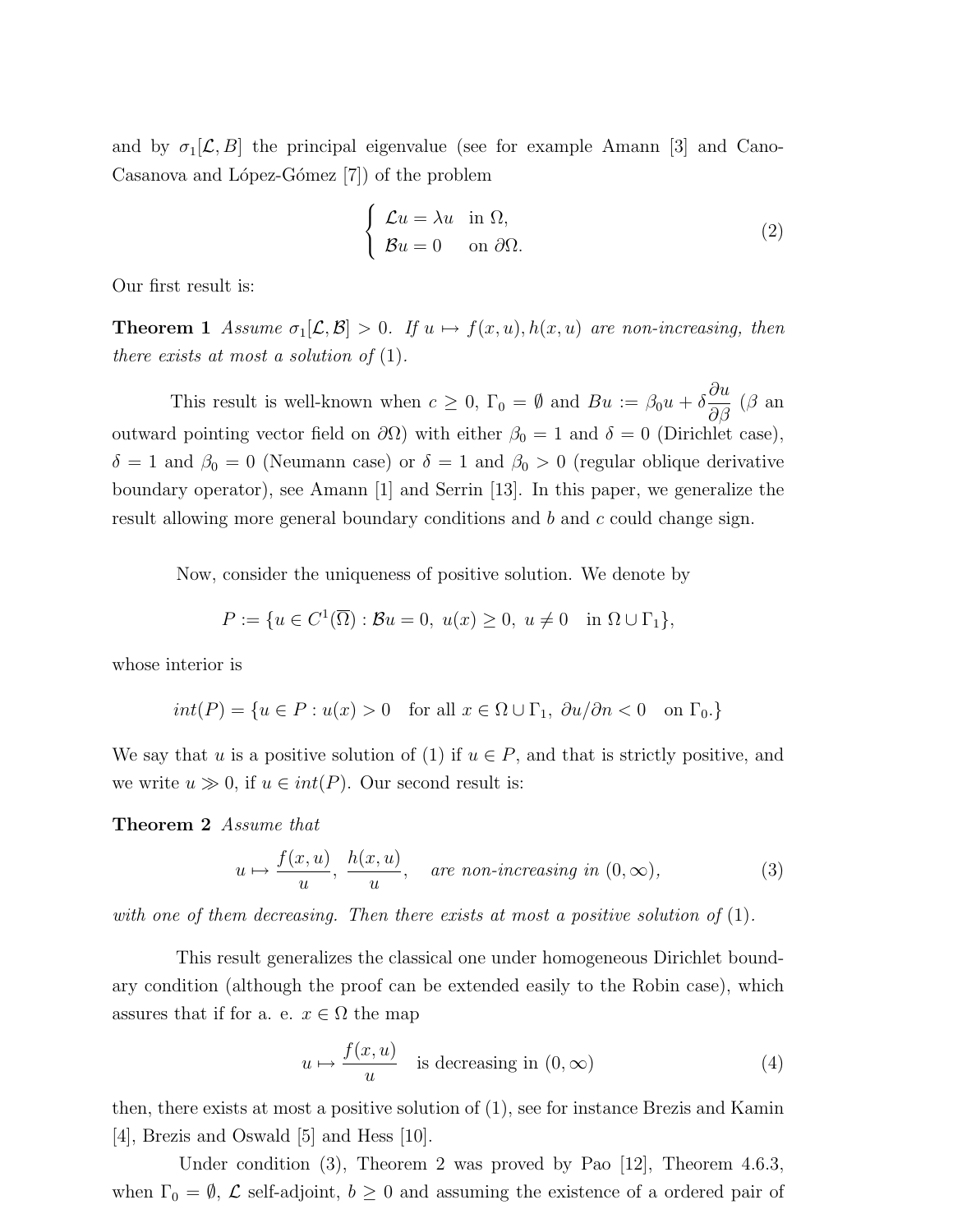sub-supersolution, see also Umezu [14] for a related result under the more restrictive condition  $f/g$  decreasing.

Finally, in Delgado and Suárez [8] an extension to the classical result under condition (4) was given, and it was shown that the result complements and improves the above one. In this paper we generalize the result to nonlinear boundary conditions.

**Theorem 3** Assume  $\sigma_1[\mathcal{L}, \mathcal{B}] > 0$  and there exists  $g \in C^1(0, +\infty) \cap C^0([0, +\infty)),$  $g(t) > 0$  for  $t > 0$  and g' non-increasing, such that

$$
u \mapsto \frac{f(x, u)}{g(u)}, \frac{h(x, u)}{g(u)} \quad \text{are non-increasing in } (0, \infty). \tag{5}
$$

If:

1.

$$
\int_0^r \frac{1}{g(t)} dt < \infty, \qquad \text{for some } r > 0,\tag{6}
$$

then there exists at most a positive solution of  $(1)$ .

2.

$$
\lim_{s \to 0} \frac{s}{g(s)} = 0,\tag{7}
$$

then there exists at most a strictly positive solution of  $(1)$ .

In the following section we prove Theorems 1 and 3. For that, we use appropriate changes of variables. We also show that the condition  $\sigma_1[\mathcal{L}, \mathcal{B}] > 0$  is optimal in Theorem 1. In the third section we prove Theorem 2. Finally, in the last section we prove the existence and uniqueness of positive solution of the linear problem associated to (1).

### 2. PROOF OF THEOREMS 1 AND 3

#### 2.1. AN IMPORTANT CHANGE OF VARIABLE

Since  $\sigma_1[\mathcal{L}, \mathcal{B}] > 0$ , there exists  $e \gg 0$  (in fact  $e(x) > 0$  for all  $x \in \overline{\Omega}$ ) the unique solution of (see Section 4 )  $\overline{a}$ 

$$
\begin{cases}\n\mathcal{L}e = 0 & \text{in } \Omega, \\
e = 1 & \text{on } \Gamma_0, \\
Be = 0 & \text{on } \Gamma_1.\n\end{cases}
$$
\n(8)

We make the change of variable

 $u := ev$ ,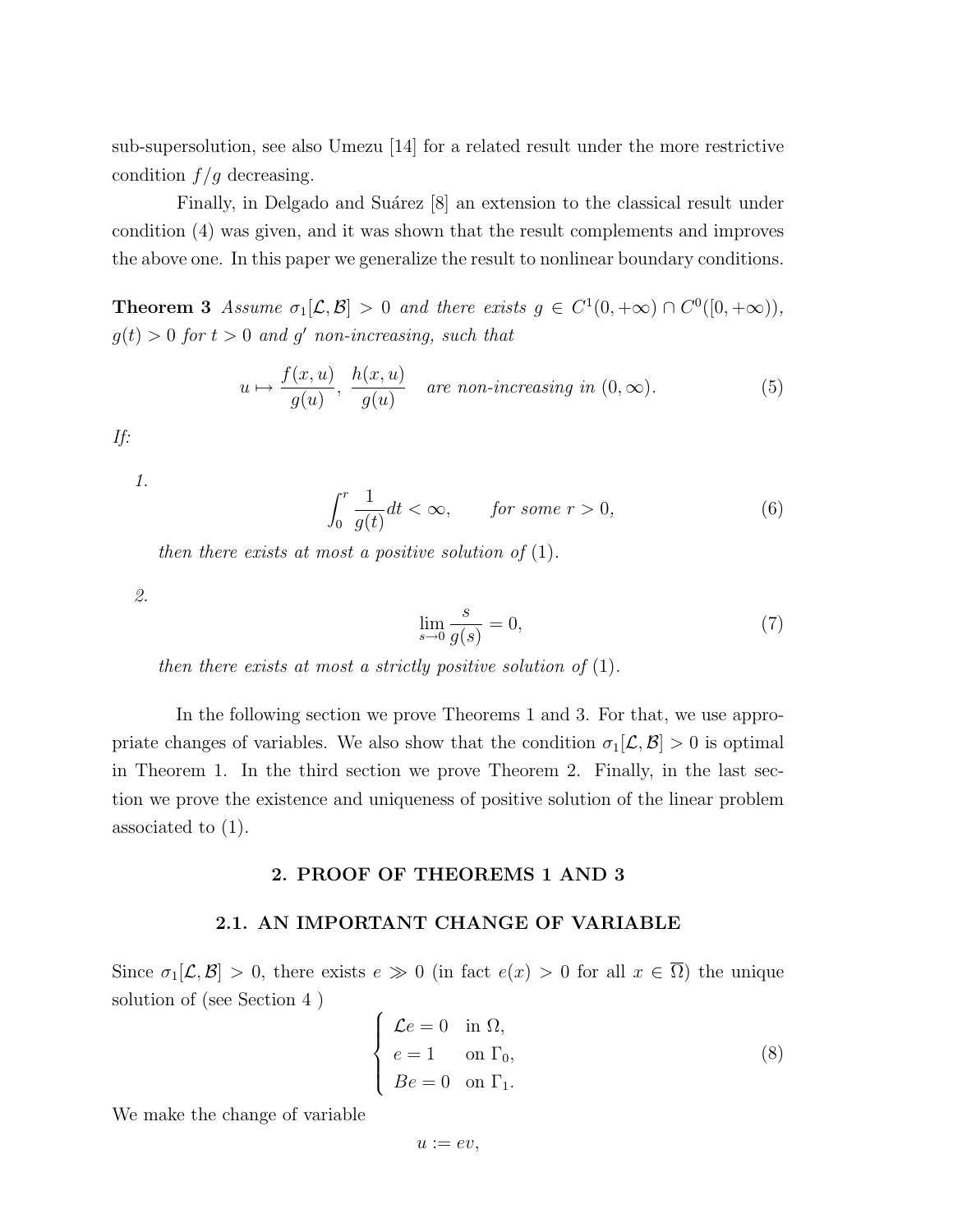which transforms (1) into

$$
\begin{cases}\n\mathcal{L}_1 v = f_1(x, v) & \text{in } \Omega, \\
v = 0 & \text{on } \Gamma_0, \\
\frac{\partial v}{\partial n} = h_1(x, v) & \text{on } \Gamma_1,\n\end{cases}
$$
\n(9)

where

$$
\mathcal{L}_1 v := -\sum_{i,j=1}^N a_{ij} D_{ij} v + \sum_{i=1}^N b_i^1 D_i v, \qquad (10)
$$

with

$$
b_i^1 := \left(b_i - \frac{2}{e} \sum_{j=1}^N a_{ij} D_j e\right),
$$

and

$$
f_1(x,v) := \frac{f(x,ev)}{e}, \quad h_1(x,v) := \frac{h(x,ev)}{e}.
$$
 (11)

Moreover, under the same change of variable, the problem (2) transforms into

$$
\begin{cases}\n\mathcal{L}_1 v = \lambda v & \text{in } \Omega, \\
\mathcal{N}v = 0 & \text{on } \partial\Omega,\n\end{cases}
$$
\n(12)

where

$$
\mathcal{N}v := \begin{cases} v & \text{on } \Gamma_0, \\ \frac{\partial v}{\partial n} & \text{on } \Gamma_1, \end{cases}
$$

and so,

$$
\sigma_1[\mathcal{L}_1,\mathcal{N}]=\sigma_1[\mathcal{L},\mathcal{B}]>0.
$$

From now on, we focus our attention on problem (9).

# 2.2. PROOF OF THEOREM 1

First observe that if  $f$  and  $h$  satisfy the conditions of Theorem 1, then the functions  $f_1$  and  $h_1$  defined in (11) are also non-increasing in  $\boldsymbol{v}.$ 

Take  $v_1 \neq v_2$  two solutions of (9) and denote by

$$
\Omega_1 := \{x \in \overline{\Omega} : v_1(x) > v_2(x)\}, \text{ and } w := v_1 - v_2.
$$

Then,

$$
\begin{cases}\n\mathcal{L}_1 w \le 0 & \text{in } \Omega_1, \\
w = 0 & \text{on } \partial \Omega_1 \cap (\Omega \cup \Gamma_0), \\
\frac{\partial w}{\partial n} \le 0 & \text{on } \partial \Omega_1 \cap \Gamma_1.\n\end{cases}
$$
\n(13)

It follows by the maximum principle (see for instance Theorem 3.5 in Gilbarg and Trudinger [9]) that the maximum of w has to be attained on  $\partial\Omega_1 \cap \Gamma_1$  and that in such point  $\partial w/\partial n > 0$  (see Lemma 3.4 in Gilbarg and Trudinger [9]), which is a contradiction with  $\partial w/\partial n \leq 0$ .  $\Box$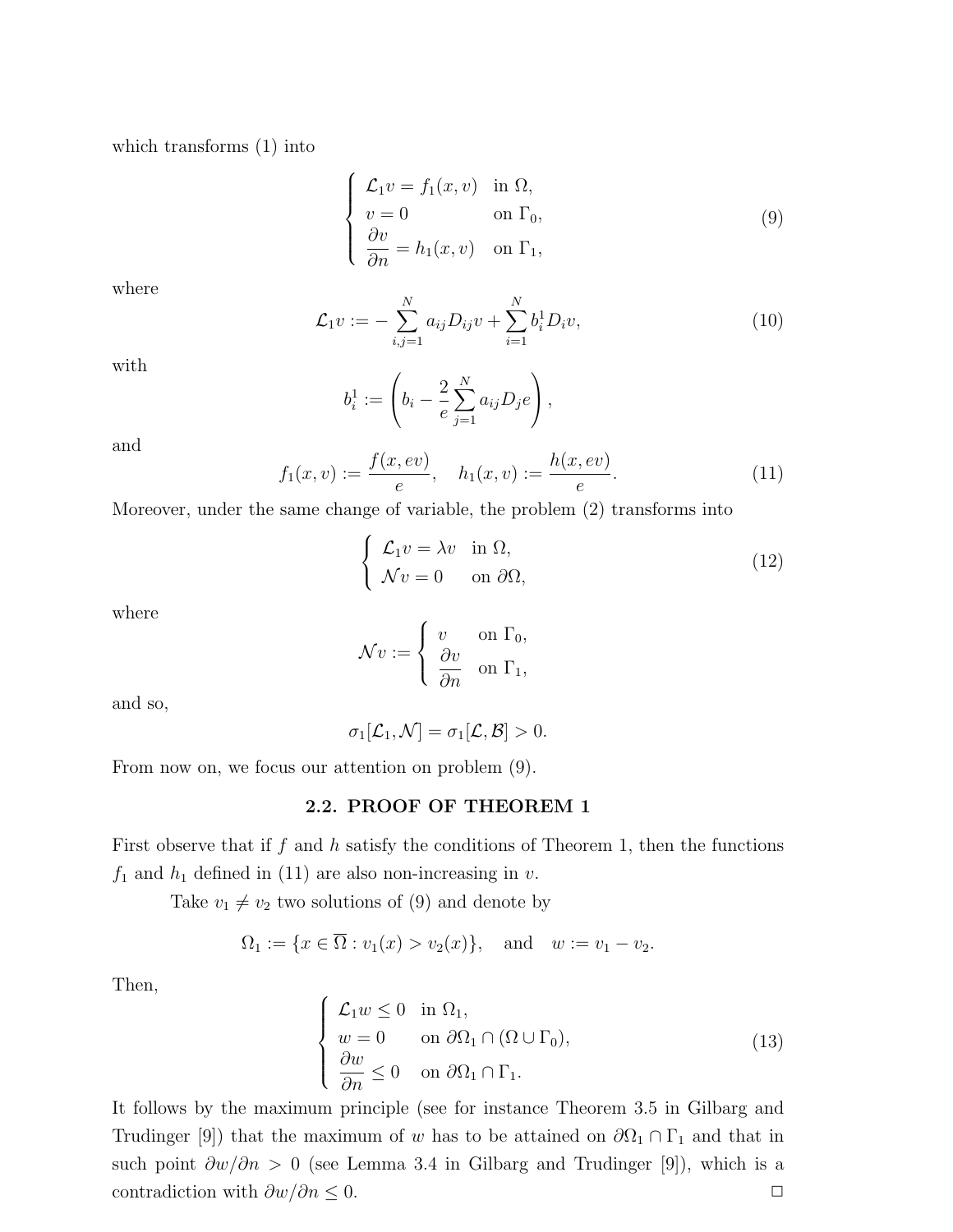**Remark 4** Theorem 1 is not true if  $\sigma_1[\mathcal{L}, \mathcal{B}] < 0$ . Indeed, consider the logistic equation  $\overline{a}$ 

$$
\begin{cases}\n\mathcal{L}u = \lambda u - u^p & \text{en } \Omega, \\
\mathcal{B}u = 0 & \text{en } \partial\Omega,\n\end{cases}
$$
\n(14)

where  $p > 1$  and  $\lambda \in \mathbb{R}$ . It is well-known (see Cano-Casanova [6]) that (14) possesses the trivial solution  $u \equiv 0$  for all  $\lambda \in \mathbb{R}$  and for  $\lambda > \sigma_1[\mathcal{L}, \mathcal{B}]$  possesses another positive solution. Observe that (14) can be written as

$$
(\mathcal{L} - \lambda)u = -u^p.
$$

In this case  $f(x, u) = -u^p$  is decreasing and  $\sigma_1[\mathcal{L} - \lambda, \mathcal{B}] = \sigma_1[\mathcal{L}, \mathcal{B}] - \lambda < 0$  if  $\lambda > \sigma_1[\mathcal{L}, \mathcal{B}].$ 

### 2.3. PROOF OF THEOREM 3

Observe again that if f and g satisfy conditions of Theorem 3, then there exists a function  $g_1 \in C^1(0, +\infty) \cap C^0([0, +\infty))$  such that  $f_1$ ,  $h_1$  and  $g_1$  satisfy also conditions of Theorem 3.

1. Assume (6) and let v a positive solution of (9). The change of variable

$$
w := \int_0^v \frac{1}{g_1(t)} dt
$$
\n(15)

transforms (9) into

$$
\begin{cases}\n\mathcal{L}_1 w = \frac{f_1(x, k(w))}{g_1(k(w))} + g'_1(k(w)) \sum_{i,j=1}^N a_{ij} D_i w D_j w & \text{in } \Omega, \\
w = 0 & \text{on } \Gamma_0, \\
\frac{\partial w}{\partial n} = \frac{h_1(x, k(w))}{g_1(k(w))} & \text{on } \Gamma_1,\n\end{cases}
$$
\n(16)

where

$$
v = k(w),\tag{17}
$$

and k satisfies, from (15), that  $k'(t) = g_1(k(t))$ .

Assume that there exist two positive solutions  $v_1 \neq v_2$  of (9). Denote

$$
\Omega_1 := \{x \in \overline{\Omega} : v_1(x) > v_2(x)\}\
$$
 and  $\Phi := w_1 - w_2$ ,

where  $v_i = k(w_i)$  i = 1, 2. Observe that  $\Phi > 0$  in  $\Omega_1$  thanks to the monotony of k. We have that in  $\Omega_1$ 

$$
\mathcal{L}_1 \Phi = \left( \frac{f_1(x, k(w_1))}{g_1(k(w_1))} - \frac{f_1(x, k(w_2))}{g_1(k(w_2))} \right) +
$$
  
+ 
$$
\left( g'_1(k(w_1)) \sum_{i,j=1}^N a_{ij} D_i w_1 D_j w_1 - g'_1(k(w_2)) \sum_{i,j=1}^N a_{ij} D_i w_2 D_j w_2 \right),
$$
(18)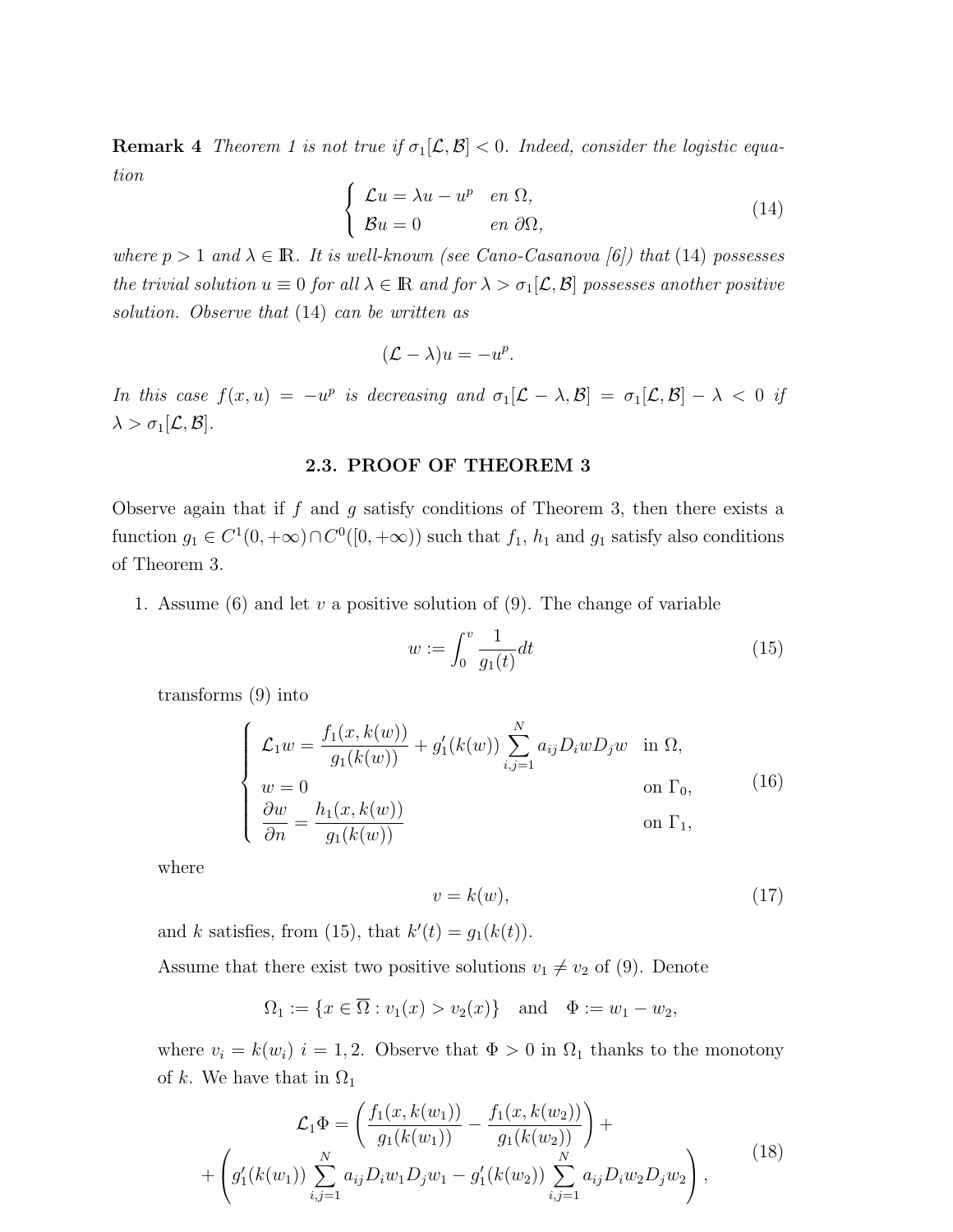$$
\Phi = 0 \qquad \text{on } \partial \Omega_1 \cap (\Omega \cup \Gamma_0), \tag{19}
$$

and

$$
\frac{\partial \Phi}{\partial n} = \frac{h_1(x, k(w_1))}{g_1(k(w_1))} - \frac{h_1(x, k(w_2))}{g_1(k(w_2))} \qquad \text{on } \partial \Omega_1 \cap \Gamma_1. \tag{20}
$$

Observe that,

$$
g'_1(k(w_1)) \sum_{i,j=1}^N a_{ij} D_i w_1 D_j w_1 - g'_1(k(w_2)) \sum_{i,j=1}^N a_{ij} D_i w_2 D_j w_2 =
$$
  

$$
g'_1(k(w_1)) \sum_{i,j=1}^N a_{ij} D_j(w_1 + w_2) D_i \Phi + [g'_1(k(w_1)) - g'_1(k(w_2))] \sum_{i,j=1}^N a_{ij} D_i w_2 D_j w_2.
$$

Moreover, thanks to that  $g'_1$  is non-increasing and that  $\mathcal L$  is uniformly elliptic, it follows that

$$
[g'_1(k(w_1)) - g'_1(k(w_2))] \sum_{i,j=1}^N a_{ij} D_i w_2 D_j w_2 \le 0.
$$

Thus, we get from  $(18) - (20)$  that

$$
\begin{cases}\n\mathcal{L}_2 \Phi \le 0 & \text{in } \Omega_1, \\
\Phi = 0 & \text{on } \partial \Omega_1 \cap (\Omega \cup \Gamma_0), \\
\frac{\partial \Phi}{\partial n} \le 0 & \text{on } \partial \Omega_1 \cap \Gamma_1,\n\end{cases}
$$
\n(21)

where

$$
\mathcal{L}_2 \Phi := - \sum_{i,j=1}^N a_{ij} D_{ij} \Phi + \sum_{i=1}^N \left( b_i^1 - g'(k(w_1)) \sum_{j=1}^N a_{ij} D_j(w_1 + w_2) \right) D_i \Phi.
$$

It suffices to apply again the strong maximum principle.

2. Assume now (7) and that there exist two strictly positive solutions  $v_1 \neq v_2$  of (9) with  $v_i \in int(P)$ ,  $i = 1, 2$ . Let  $\Omega_1 := \{x \in \overline{\Omega} : v_1(x) > v_2(x)\}$ . We define now for  $x \in \Omega_1$ 

$$
\Phi(x) := \int_{v_2(x)}^{v_1(x)} \frac{1}{g_1(t)} dt.
$$

First, observe that

$$
\Phi = 0 \quad \text{on } \partial \Omega_1 \cap (\Omega \cup \Gamma_0).
$$

Indeed, for  $x \in \partial \Omega_1 \cap \Omega$  it is clear that  $\Phi(x) = 0$ . For  $x \in \Omega_1$  we have that for some  $\xi(x)$  with  $v_2(x) \leq \xi(x) \leq v_1(x)$ 

$$
\Phi(x) = \frac{v_1(x) - v_2(x)}{g_1(\xi(x))} \le \frac{Cdist(x)}{g_1(\xi(x))} \to 0,
$$

as  $dist(x) \to 0$ , where  $dist(x) = dist(x, \partial \Omega)$  thanks to (7). Hence  $\Phi = 0$  on  $\partial\Omega_1 \cap \Gamma_0$ . Now, the proof follows as the case a) (see Proposition 2.2 in Delgado and Suárez [8]).  $\Box$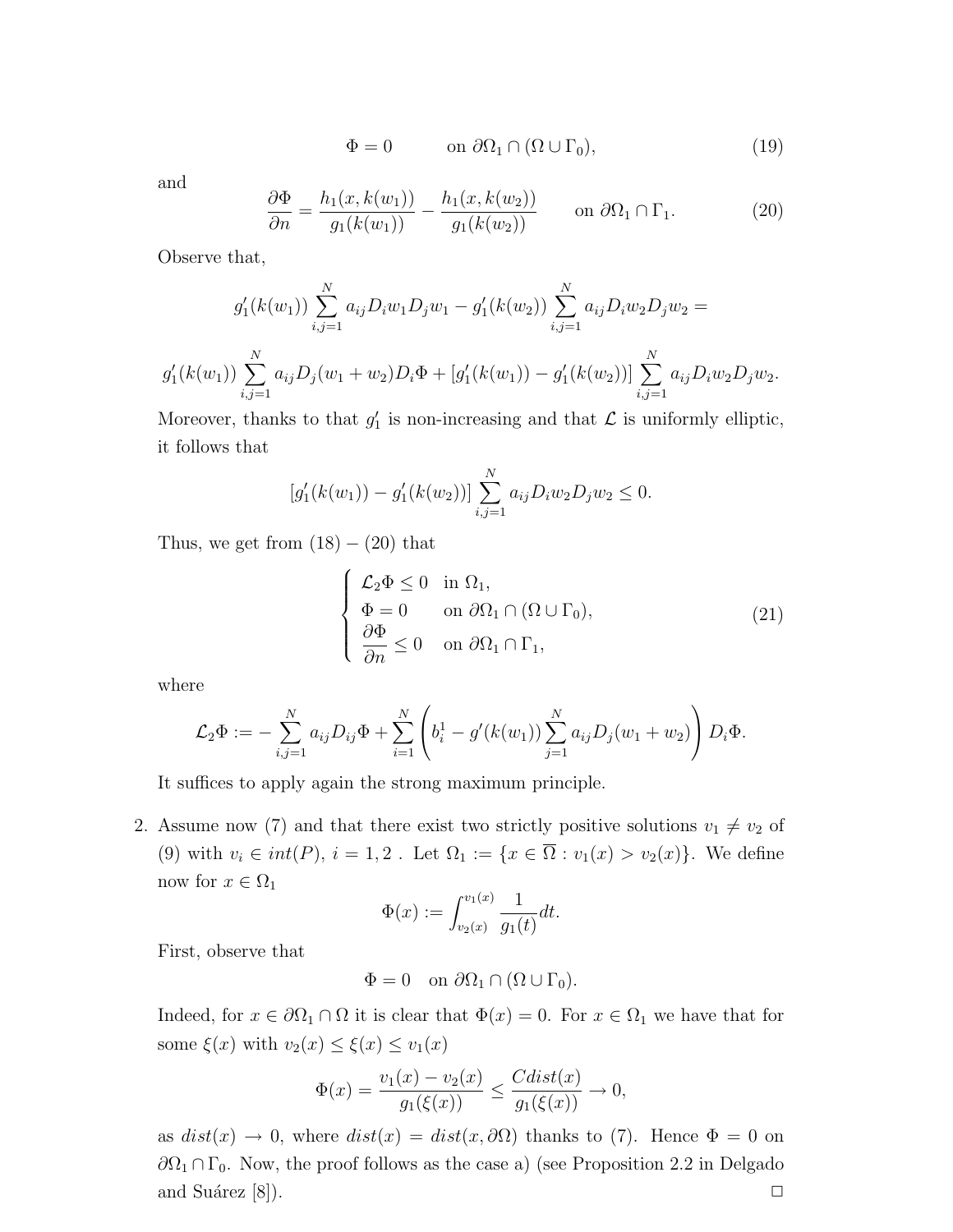# 3. PROOF OF THEOREM 2

First, observe that if u is a positive solution of  $(1)$  then u is strictly positive. Indeed, since  $u \leq ||u||_{\infty}$ , it follows that

$$
\frac{f(x,u)}{u} \ge \frac{f(x, \|u\|_{\infty})}{\|u\|_{\infty}} := -K_1, \qquad \frac{h(x,u)}{u} \ge \frac{h(x, \|u\|_{\infty})}{\|u\|_{\infty}} := -K_2.
$$

Take  $M > \max\{0, K_1, K_2, -\sigma_1[\mathcal{L}, \mathcal{B}]\}.$  Then, (1) is equivalent to

$$
\mathcal{L}u + Mu = f(x, u) + Mu > 0 \quad \text{in } \Omega, \qquad \mathcal{B}u + Mu = h(x, u) + Mu > 0 \quad \text{in } \partial\Omega.
$$

Moreover, thanks to the monotonicity properties of the principal eigenvalue (see Proposition 3.5 in Cano-Casanova and López-Gómez  $[7]$ , we get that

$$
\sigma_1[\mathcal{L}+M,\mathcal{B}+M] > \sigma_1[\mathcal{L}+M,\mathcal{B}] = M + \sigma_1[\mathcal{L},\mathcal{B}] > 0,
$$

and so, the strong maximum principle (for instance Theorem 2.1 in Cano-Casanova and López-Gómez [7]) concludes that  $u \gg 0$ .

Take two positive solutions  $u_1 \neq u_2$  of (1) and define

$$
w:=u_1-u_2.
$$

Since  $u_1$  is a strictly positive solution of  $(1)$ , then

$$
\sigma_1[\mathcal{L} - \frac{f(x, u_1)}{u_1}, \mathcal{B} - \frac{h(x, u_1)}{u_1}] = 0.
$$
 (22)

It is not hard to show that

$$
\mathcal{L}w - F(x)w = 0 \quad \text{in } \Omega, \qquad \mathcal{B}w - H(x)w = 0 \quad \text{on } \partial\Omega,\tag{23}
$$

where

$$
F(x) := \begin{cases} \frac{f(x, u_1) - f(x, u_2)}{u_1 - u_2} & u_1 \neq u_2, \\ D_2 f(x, u_1) & u_1 = u_2, \end{cases} \quad H(x) := \begin{cases} \frac{h(x, u_1) - h(x, u_2)}{u_1 - u_2} & u_1 \neq u_2, \\ D_2 h(x, u_1) & u_1 = u_2. \end{cases}
$$

Hence, from (23) it follows that 0 is an eigenvalue of the operator  $\mathcal{L} - F$  under homogeneous boundary condition  $\mathcal{B} - H$ , that is

$$
0 = \sigma_j[\mathcal{L} - F, \mathcal{B} - H], \quad \text{for some } j \ge 1.
$$

On the other hand, thanks to (3), it follows that

$$
F(x) \le \frac{f(x, u_1)}{u_1}
$$
 and  $H(x) \le \frac{h(x, u_1)}{u_1}$ ,

and one of the inequalities strict. Thus,

$$
0 = Re(\sigma_j[\mathcal{L} - F, \mathcal{B} - H]) \ge \sigma_1[\mathcal{L} - F, \mathcal{B} - H] > \sigma_1[\mathcal{L} - \frac{f(x, u_1)}{u_1}, \mathcal{B} - \frac{h(x, u_1)}{u_1}] = 0,
$$
  
a contradiction.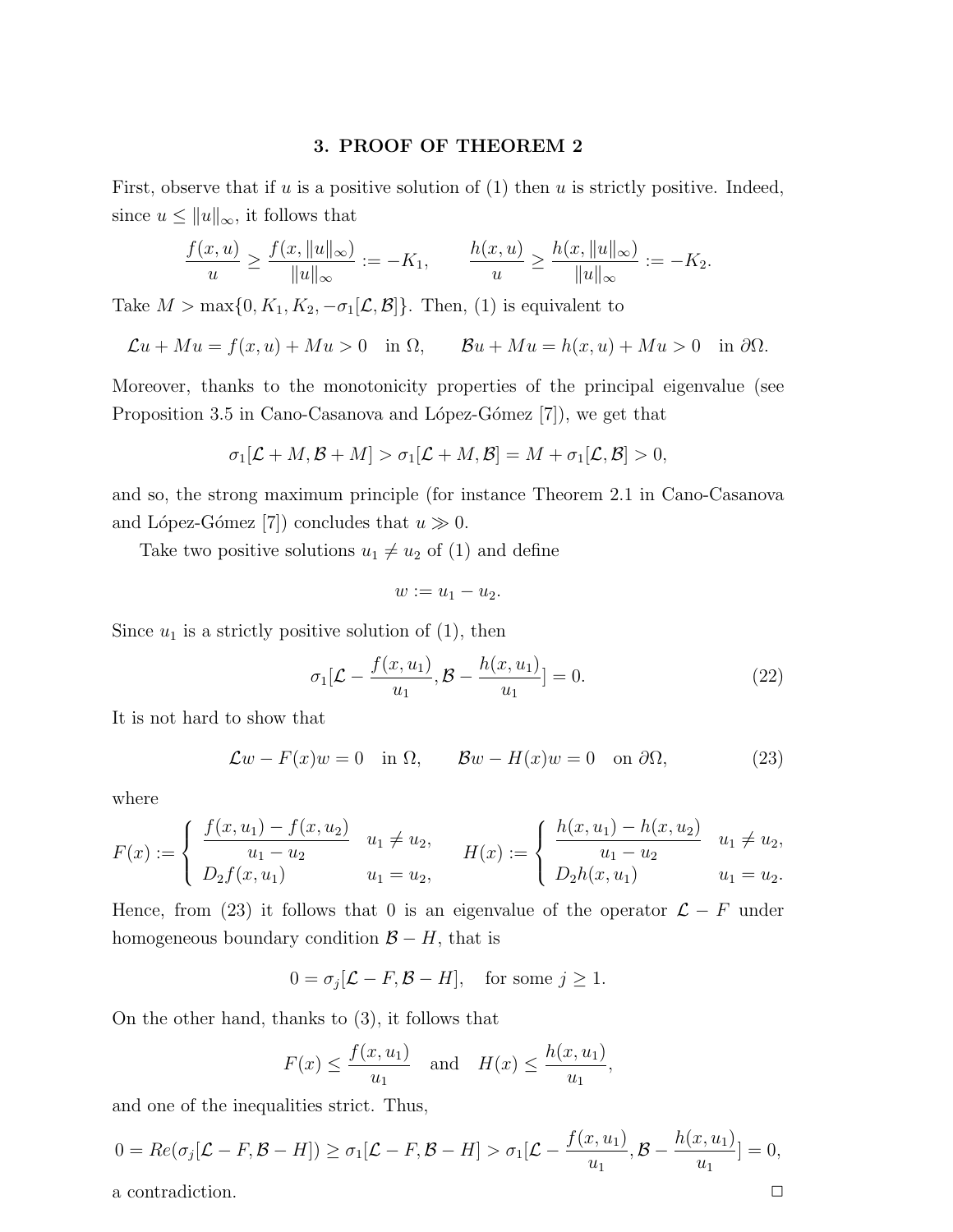Remark 5 If instead of (3), we assume that both maps are non-decreasing, we can conclude that if  $u_1$  and  $u_2$  are ordered, then  $u_1 = u_2$ .

#### 4. THE LINEAR PROBLEM

In this section we give a result of existence and uniqueness of a linear problem.

**Proposition 6** Assume that  $\sigma_1[\mathcal{L}, \mathcal{B}] > 0$ ,  $(f, g, h) \in C^{\alpha}(\overline{\Omega}) \times C^{1,\alpha}(\Gamma_0) \times C^{1,\alpha}(\Gamma_1)$ , such that  $f, g, h \geq 0$  and some of the inequalities strict. Then, there exists a unique strictly positive solution of the linear problem

$$
\begin{cases}\n\mathcal{L}u = f(x) & \text{in } \Omega, \\
u = g(x) & \text{on } \Gamma_0, \\
Bu = h(x) & \text{on } \Gamma_1.\n\end{cases}
$$
\n(24)

*Proof:* Since  $\Omega$  is smooth, there exists (see López-Gómez [11], Proposition 3.4)  $\psi \in$  $C^{2,\alpha}(\overline{\Omega})$  and a constant  $\gamma > 0$  such that

$$
\frac{\partial \psi}{\partial n} \ge \gamma > 0 \quad \text{on } \Gamma_1. \tag{25}
$$

We make the following change of variable

$$
u := e^{M\psi}v.\tag{26}
$$

Under this change, (24) transforms into

$$
\begin{cases}\n\mathcal{L}_M v = f_M(x) & \text{in } \Omega, \\
v = g_M(x) & \text{on } \Gamma_0, \\
B_M v = h_M(x) & \text{on } \Gamma_1,\n\end{cases}
$$
\n(27)

where

$$
f_M = fe^{-M\psi}, \quad g_M = ge^{-M\psi}, \quad h_M = he^{-M\psi},
$$

$$
\mathcal{L}_M v := -\sum_{i,j=1}^N a_{ij} D_{ij} v + \sum_{i=1}^N b_i^M D_i v + c_M(x) v, \qquad B_M v := \frac{\partial v}{\partial n} + b_M(x) v,
$$

and

$$
b_i^M := \left(b_i - 2M \sum_{j=1}^N a_{ij} D_j \psi\right), \qquad b_M := (b(x) + M \frac{\partial \psi}{\partial n}),
$$
  

$$
c_M := c(x) + M \sum_{i=1}^N b_i D_i \psi - M \sum_{i,j=1}^N a_{ij} D_{ij} \psi - M^2 \sum_{i,j=1}^N a_{ij} D_i \psi D_j \psi.
$$

On the other hand, (2) transforms into

$$
\begin{cases}\n\mathcal{L}_M v = \lambda v & \text{in } \Omega, \\
\mathcal{B}_M v = 0 & \text{on } \partial\Omega,\n\end{cases}
$$
\n(28)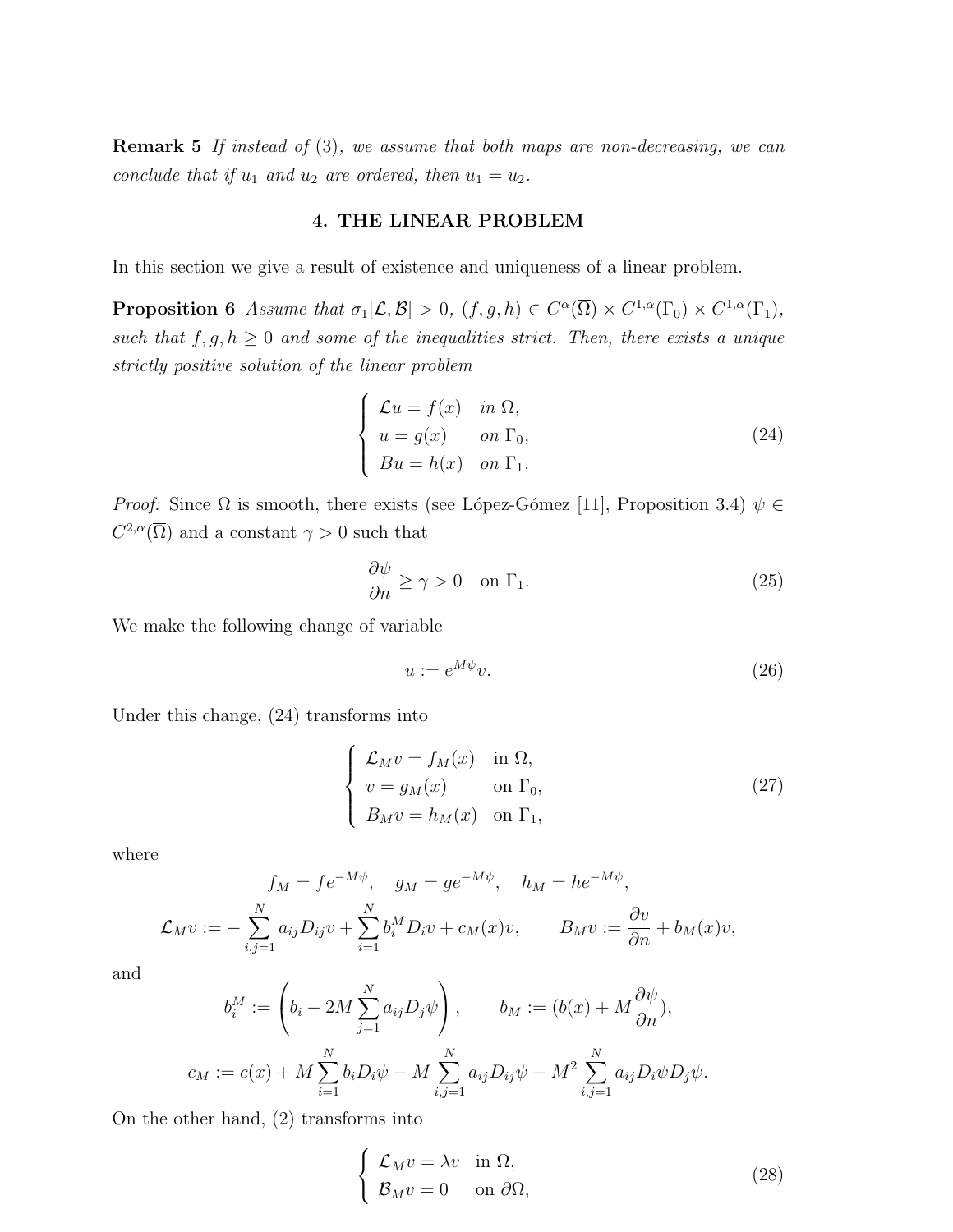and so,

$$
\sigma_1[\mathcal{L}, \mathcal{B}] = \sigma_1[\mathcal{L}_M, \mathcal{B}_M].
$$

Thanks to  $(25)$ , we can take  $M > 0$  large enough such that

$$
b_M\geq 0.
$$

Now, we focus our attention on solving  $(27)$ . Take a regular function  $K(x)$  such that

$$
K(x) > \max\{c_M(x), 0\}
$$

and consider the unique positive solution (which exists because  $b_M$ ,  $K \geq 0$ , see Gilbarg and Trudinger [9], Theorem 6.1) of

$$
\begin{cases}\n(\mathcal{L}_0 + K(x))w = f_M(x) & \text{in } \Omega, \\
w = g_M(x) & \text{on } \Gamma_0, \\
B_M w = h_M(x) & \text{on } \Gamma_1,\n\end{cases}
$$
\n(29)

where

$$
\mathcal{L}_0 w := - \sum_{i,j=1}^N a_{ij} D_{ij} w + \sum_{i=1}^N b_i^M D_i w.
$$

Now, it is evident that a solution v of (27) can be written as  $v = z + w$  with z solution of  $\overline{a}$ 

$$
\begin{cases}\n\mathcal{L}_M z = f_1(x) := [K(x) - c_M(x)]w > 0 & \text{in } \Omega, \\
z = 0 & \text{on } \Gamma_0, \\
B_M z = 0 & \text{on } \Gamma_1.\n\end{cases}
$$
\n(30)

So, it remains to show that (30) possesses a unique positive solution, for that we are going to use the classical Riesz Theory. Observe that  $\mathcal{L}_M z = f_1(x)$  is equivalent to

$$
(\mathcal{L}_M + R)z - Rz = f_1(x) \Longleftrightarrow \frac{1}{R}z - (\mathcal{L}_M + R)^{-1}z = f_2(x) := (\mathcal{L}_M + R)^{-1}(\frac{f_1(x)}{R}) \ge 0,
$$

where R is a positive constant sufficiently large so that  $\sigma_1[\mathcal{L}_M + R, \mathcal{B}_M] > 0$ , and so there exists the inverse of  $\mathcal{L}_M + R$  under homogeneous boundary condition  $\mathcal{B}_M$ . Denoting  $r(T)$  the spectral radius of a linear operator T, we get that

$$
\frac{1}{R} > r((\mathcal{L}_M + R)^{-1}) = \frac{1}{\sigma_1[\mathcal{L}_M + R, \mathcal{B}_M]} = \frac{1}{\sigma_1[\mathcal{L}_M, \mathcal{B}_M] + R},
$$

thanks to  $\sigma_1[\mathcal{L}_M, \mathcal{B}_M] > 0$ . It now suffices to apply Theorem 3.2 of Amann [2] and the result concludes.  $\Box$ 

#### Acknowledgements

The second author is supported by the Spanish Ministry of Science and Technology under Grant BFM2003-06446. Also he thanks to Professor M. Delgado for helpful discussions about the work.